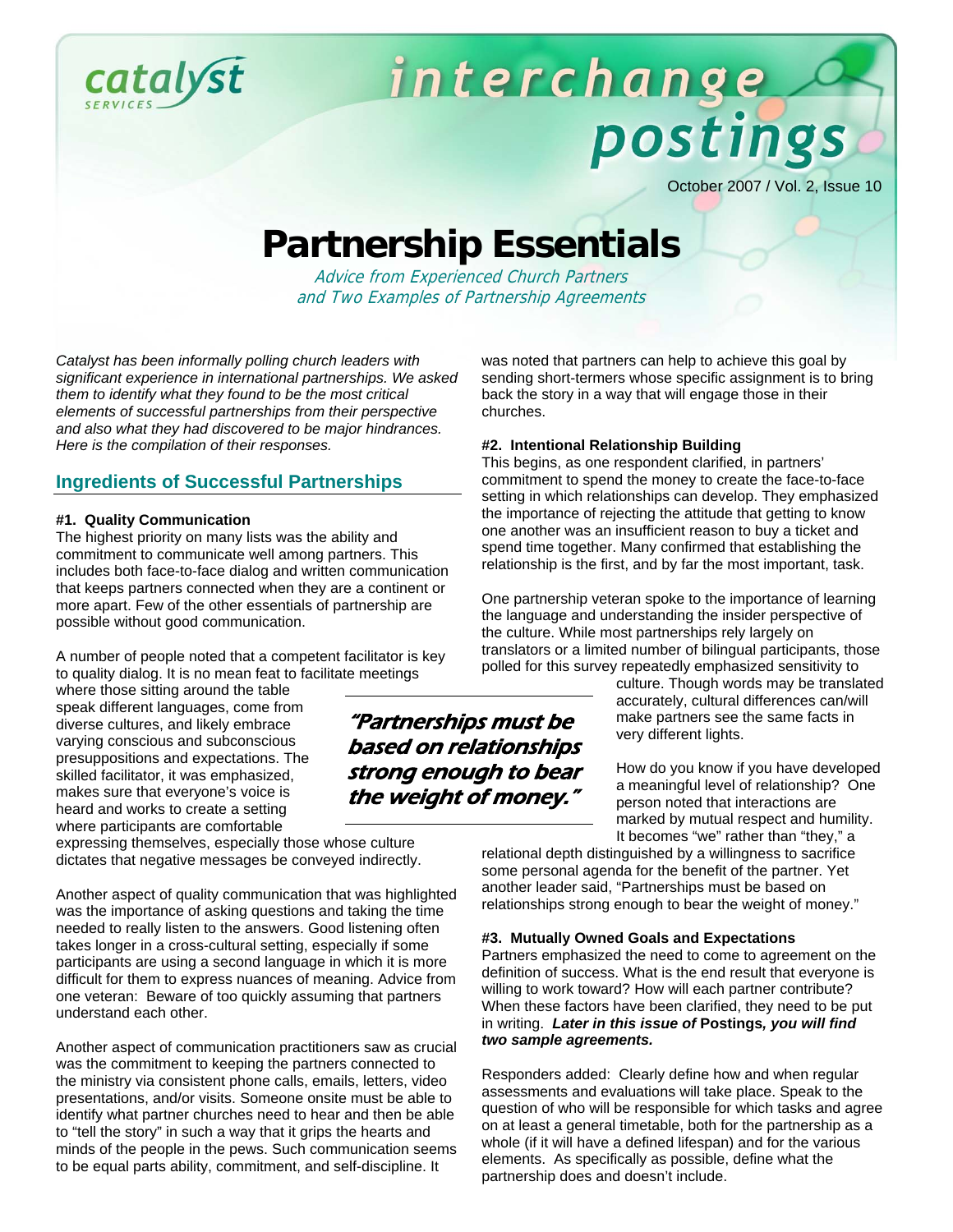One partner warned again that cultural differences may make people see the goals or their achievement very differently. In the minds of non-Westerners, relationships almost always will trump task goals.

Culture also impacts how disagreements are handled. Partners noted the importance of clarifying how differences of opinion will be surfaced and resolved. Defining the accountability process was also mentioned as an important part of assuring a happy collaboration.

#### **#4. High Levels of Trust**

One respondent compared a partnership to a marriage don't make a commitment until you have found a partner you

trust and in whom you have confidence. Trust is important not just with those on the field but also with the agency/agencies involved in the partnership.

"Assume the best motivations," one person admonished. Another said bluntly, "Keep promises."

#### **Partnership Quagmires**

What are the red flags these experienced partners identified? Answers about what doomed partnerships were more diverse, although three dangers ranked high on many lists:

#### **#1. Partnerships Built around Funds**

Many partners have seen high potential scuttled because money became the focus. Leading with funds rather than relationships, they caution, spells disaster. "Our best partnerships involve little or no money," one shared. Others also emphasized that the Western church's contribution was presence, encouragement, training, etc., more than funds.

**#2. One-Sided rather than Reciprocal Partnerships** 

Eager to give, Western partners often fail to adequately recognize the crucial role their national partners play in the success of a shared venture. Third-World partners themselves often downplay the importance of their contribution. But reciprocal ministry provides a crucial stimulus to the growth and maturing of the Western brothers and sisters. A one-sided relationship is not really a partnership. "Give and receive with equal joy," one partner suggested.

#### **#3. Rushing to Achieve Results too Quickly**

Many things called "partnerships" are just a camouflage for yet another Western effort. Rushing in and announcing a

partnership without due process in the long run serves no one. Fulfilling all of the previous suggestions will take time and may seem to be foot dragging, but veterans assure partnership newcomers that it is well worth the time invested to get started right.

Other pitfalls mentioned:

- Diffusion of the church's energy in too many directions at once.
- Lack of quality involvement of the church's lay members.
- Unknown cultural or worldview differences.
- Imposing Western ideas: doing what we want to do rather than what the national church desires.
- Meeting after meeting with no tangible efforts or results.
- Relying on doing everything in English.
- Aligning with those who are good English speakers but may not be the most qualified in other crucial ways.
- Not getting enough input from third parties.
- "Partners must be convinced that they are more than the sum of their parts. It is always easier to do ministry alone; partnership is hard work and there is a danger of deciding it is too difficult and so just going back to working alone."

Not all partnership agreements need to be as detailed and formalized as the following examples, but these provide some areas to be considered as partners define roles and expectations.

# **SAMPLE AGREEMENT #1 PARTNERSHIP TO REACH THE J PEOPLE**

#### **Introduction**

D church, Y mission agency, and K NGO (non-government organization), share a common passion for seeing the kingdom of God increase amongst the J People who are presently unreached for the Christian gospel and, therefore, live in a culture void of the manifestation of the gospel in the social, economic, political, and spiritual spheres. The purpose of this agreement is to establish the framework within which this partnership will operate in order that the great command and great commission be accomplished among the people in J.

#### **Mission Statement**

To see an indigenous church raised up among the J People.

#### **Goal**

The goal of this project is to bring the Kingdom of God to the J People, discipling them into mature faith, incorporating them into a local congregation, and encouraging a demonstration of their faith in all sectors of society.

#### **Vision**

It is the vision of D church, Y agency, and K NGO to create a synergistic partnership that will facilitate a long-term church planting team, program staff, and national staff to ultimately lead these works. D church and Y agency will jointly appoint career missionaries. The expectation is that recruitment will come from a collaborative effort of D church, Y agency, and K NGO.

"Give and receive with equal joy."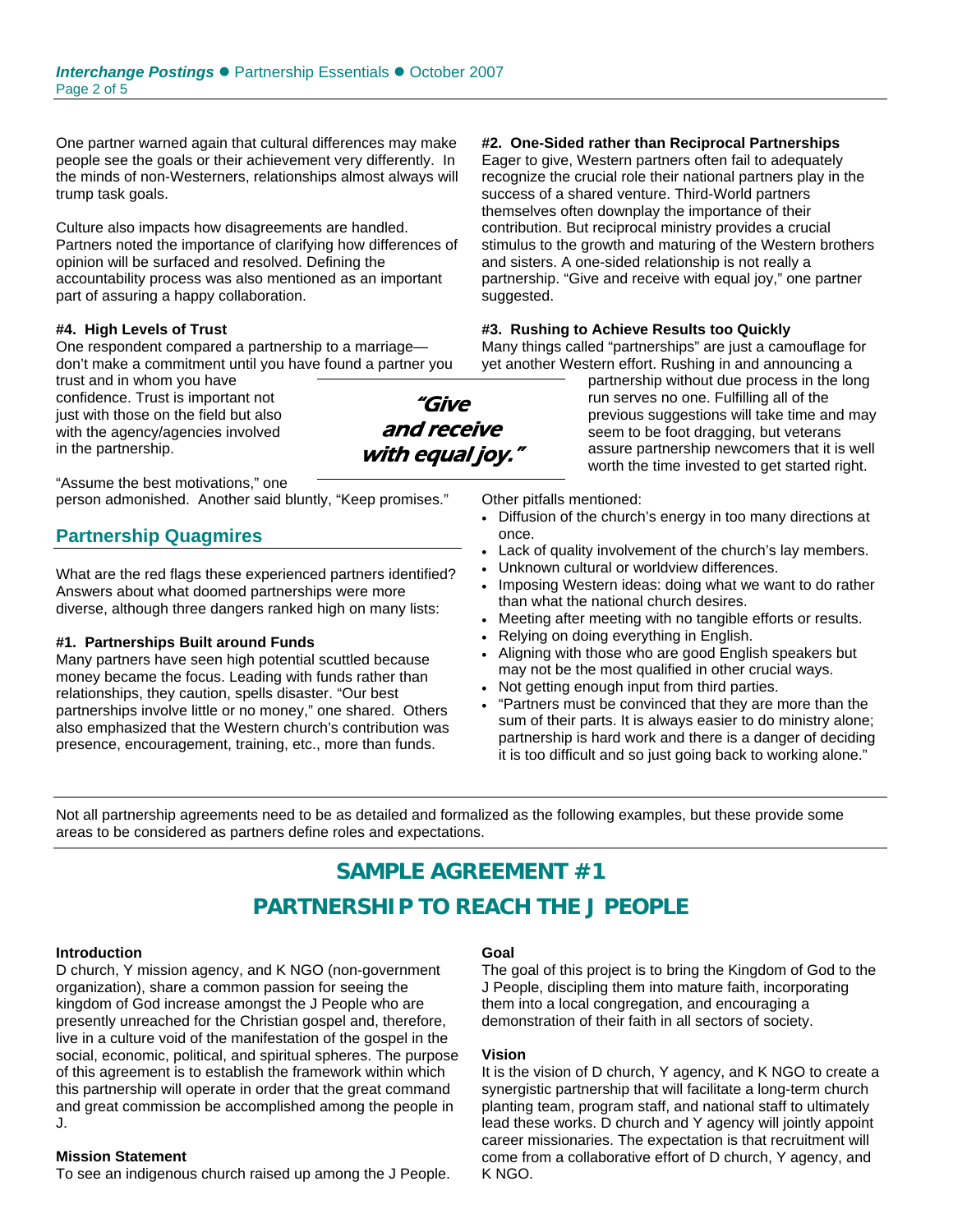#### **Project Team Members**

All career team members will be trained by Y agency.

D church and K NGO will recruit and send short-term teams for the purpose of vision casting to the church, raising up laborers, assisting the career team in ministry, and developing programs. Other teams may be recruited for the ministry with J People at the discretion of the Mission Director of the J region.

#### **Ministry Administration**

The J region is an approved mission field of D church's denomination and is a part of the ministry of Y agency. The strategic planning for J People ministry is done jointly with the Global Ministries Committee of D church, the J People ministry team, and administrators of Y agency and K NGO. The core administrative team will be Area Director for Y agency, Mission Director for J People, the Pastor of Global Ministries of D church, and the Executive Director/Program Director of the K NGO.

Accountability for field ministry will follow normal structures of Y agency, D church, and K NGO for ministry reports.

#### **Finances**

D church will be responsible for 50% of the missionaries' faith fund with the remaining 50% to be raised according to Y agency structures. D church will also contribute to non-Dchurch workers who are a part of the ministry team. Y agency will provide direct consultation and approval to specific Yrelated expenses. K NGO will provide direct consultation and approval to all K-budget expenses. The overall field budget will be reviewed through the collaboration of all partners.

#### **Summary of Responsibilities D Church**

- Leadership in recruitment from their own congregation.
- Short-term teams from the congregation.
- Financial support for missionaries and project as per agreement.
- D church support team continues with agreed upon responsibility.
- Participation in strategy development and implementation.
- Provides pastoral care to the ministry team.

#### **Y Agency**

- Screening and approval of missionaries.
- Training of missionaries.
- Administrative structures for mission support (salaries, insurance, benefits, and area directors).
- Financial support for missionaries and projects as per agreement.
- Set up Special Projects funds as agreed upon.
- Participation in strategic planning and implementation.
- Accountability to Y agency policies.

#### **K Non-Government Organization**

- Provide leadership, strategy, and accountability to K programs.
- Provide leadership in the financing of the programs.
- Provide the necessary training for the workers involved with K.
- Participation in strategic planning and implementation.
- Accountability to K policies.
- Short-term teams from time to time.

#### **Review**

This ministry agreement is in place for five years and is to be reviewed annually.

Beginning date: \_\_\_\_\_

Signed by:

| Y Agency        | Date        |
|-----------------|-------------|
| <b>KNGO</b>     | Date        |
| <b>D</b> Church | <b>Date</b> |

#### **Church Planting Goals Year 1**

- 
- 3 cells (6 total) and network 12 cells or fellowships
- 15 salvations (60 total)
- Begin outreach to X place
- Begin discipleship with the leadership material that has been translated
- Organize several evangelistic events with the network
- Prayer meetings completely lead by J's
- C workers take the lead of youth meeting
- P family goes to America

#### **Year 2**

- 5 cells (11 total) and network 17 fellowships
- 25 salvations (85 total)
- X place has 2 groups begun
- J workers to begin formal Bible training for the ministry
- Team to additional site in the summer

# **SAMPLE AGREEMENT # 2 COALITION PARTNERSHIP**

#### **Preamble**

In view of our shared vision to see the Kingdom of God and the Church of Jesus Christ expanded in Latin America specifically in X country—the undersigned organizations covenant together in formation of a coalition for the purpose of advancing a multiplying network of P churches in Y city, X country and with hopes of developing a model of partnership that might benefit the future expansion of the gospel throughout Latin America.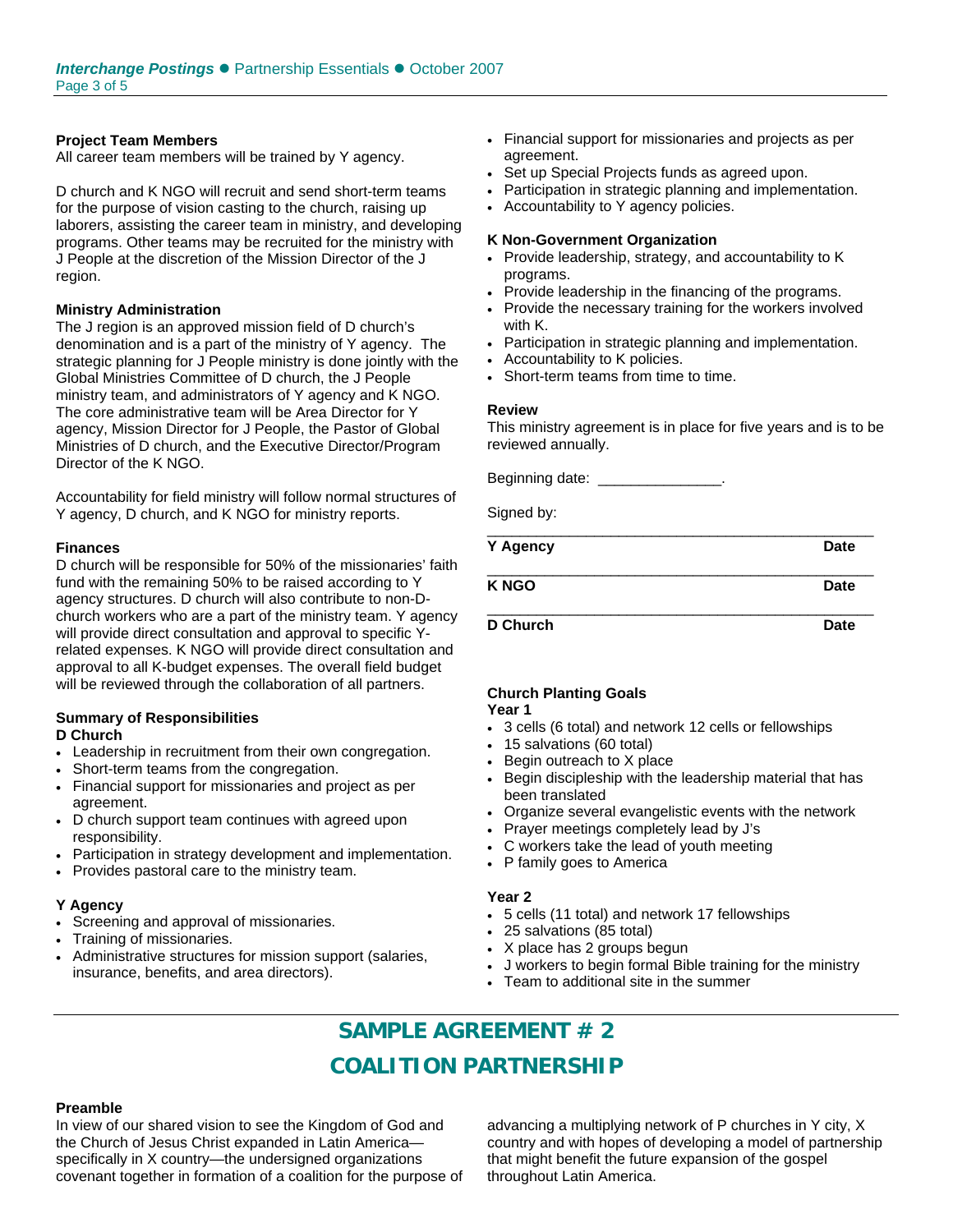#### **Mission and Vision**

The mission of the Coalition is to assist and equip a network of P churches in Y city to evangelize and disciple their nation.

The Coalition's role will be to: (1) Form a cooperative multichurch and para-church partnership; (2) Unite the strengths of church and para-church into a more effective ministry model; and (3) Concentrate human, financial and spiritual resources to serve as catalysts in equipping the Y city's P churches to be self-sustaining and multiplying ministries.

#### **Core Values**

Each member shares the following core values: (1) A focus on prayer; (2) A recognition and respect for the diversity of mission, history, organizational structures and contributions of each partner; (3) An affirmation of the principles of the strategy in establishing a multiplying network of churches (for further information see the supplemental document); (4) A Kingdom perspective that remains open to the addition of other evangelical partners; (5) A respect for the participation of local leadership in the decision making process; (6) A commitment to developing churches and related ministries that will be self-sustaining and multiplying.

#### **Anticipated Relationships**

The Coalition is open to additional evangelical partners who will commit to the mission, vision and core values outlined in this document and will provide strategic enhancement to our ability to fulfill our goals and objectives.

Beyond the partners comprising the Coalition, we anticipate working closely with: (1) The Network of Y city's P churches; (2) The denomination (USA and X country); and (3) the fraternal association of P churches in Latin America.

#### **Anticipated Outcomes**

The Coalition believes that more can be accomplished through partnership than in working individually. To this end, the Coalition anticipates that its work will help: (1) Expand the network of P churches in Y city through the development of a multiplying church planting movement; (2) Stimulate the development of more local church leadership; (3) Secure the logistical self-sufficiency of churches that comprise the Y city initiative and aid in their spiritual growth; (4) Stimulate crosscultural and cross-social outreach; (5) Coordinate varied contributions of Coalition members in concert with identified strategic plans; (6) Develop a new model/paradigm of unity and effective partnership between North American churches, para-church mission organizations and churches located internationally.

In addition, Coalition members acknowledge the benefits that each anticipates receiving as a byproduct of fulfilling the objectives above: (1) Stimulate respective constituencies toward becoming more globally-minded Christians reflected by increased prayer and increased giving toward missions endeavors; (2) Success in achieving the goals of the Coalition will encourage and stimulate increased giving toward similar

missions endeavors; (3) Learn from one another through varied perspectives and approaches to missions challenges; (4) Learn practical steps necessary to reproducing similar coalitions and initiatives; (5) Manage risk by sharing responsibility and finding shared solutions to common challenges.

#### **Operating Scope**

The operational scope of the Coalition is concentrated on the churches that form the Y city initiative as outlined by S agency in consultation with the Network of these churches.

Coalition partners are not exclusively bound to this partnership above all others and may engage in partnerships with other churches and organizations. Coalition partners recognize that a special relationship exists between members of this Coalition and affirm their intent to give careful consideration before engaging in partnerships with some Coalition members to the exclusion of others. Peripheral partnerships of this nature should only be entered into if they do not compromise the successful fulfillment of the goals and objectives of the Coalition. Furthermore, Coalition members affirm their willingness to be sensitive to the relational and logistical impact that such peripheral partnerships may have on unity within the Coalition.

#### **Anticipated Contributions**

Each Coalition partner brings unique strengths to our alliance. While additional contributions may emerge in the future, the following represent the anticipated contributions of each founding partner.

#### **N American Churches A and B**

- Contextual Experience practical experience of administrating a large church that ministers in middle and upper-middle class contexts similar to those of the Y city churches.
- Leadership Development strong pastoral and lay leadership that can assist in leadership development activities in Y.
- Diversified Ministry Programs wide range of ministry programs that can serve as models and/or training platforms for Y city church staff and lay leaders.
- Short-Term Teams mission sending capacity for providing catalytic short-term teams aimed to stimulate evangelism, social outreach and crosscultural ministry.
- Resources capacity for providing ministry helps and tools, medical supplies and equipment, and financial assistance for church facility development.

#### **S Agency**

- Networks and Relationships ministry relationships and networking capacity with people and organizations throughout Y city, Latin America and internationally.
- Overarching Strategy a defined vision for multiplying churches in Y.